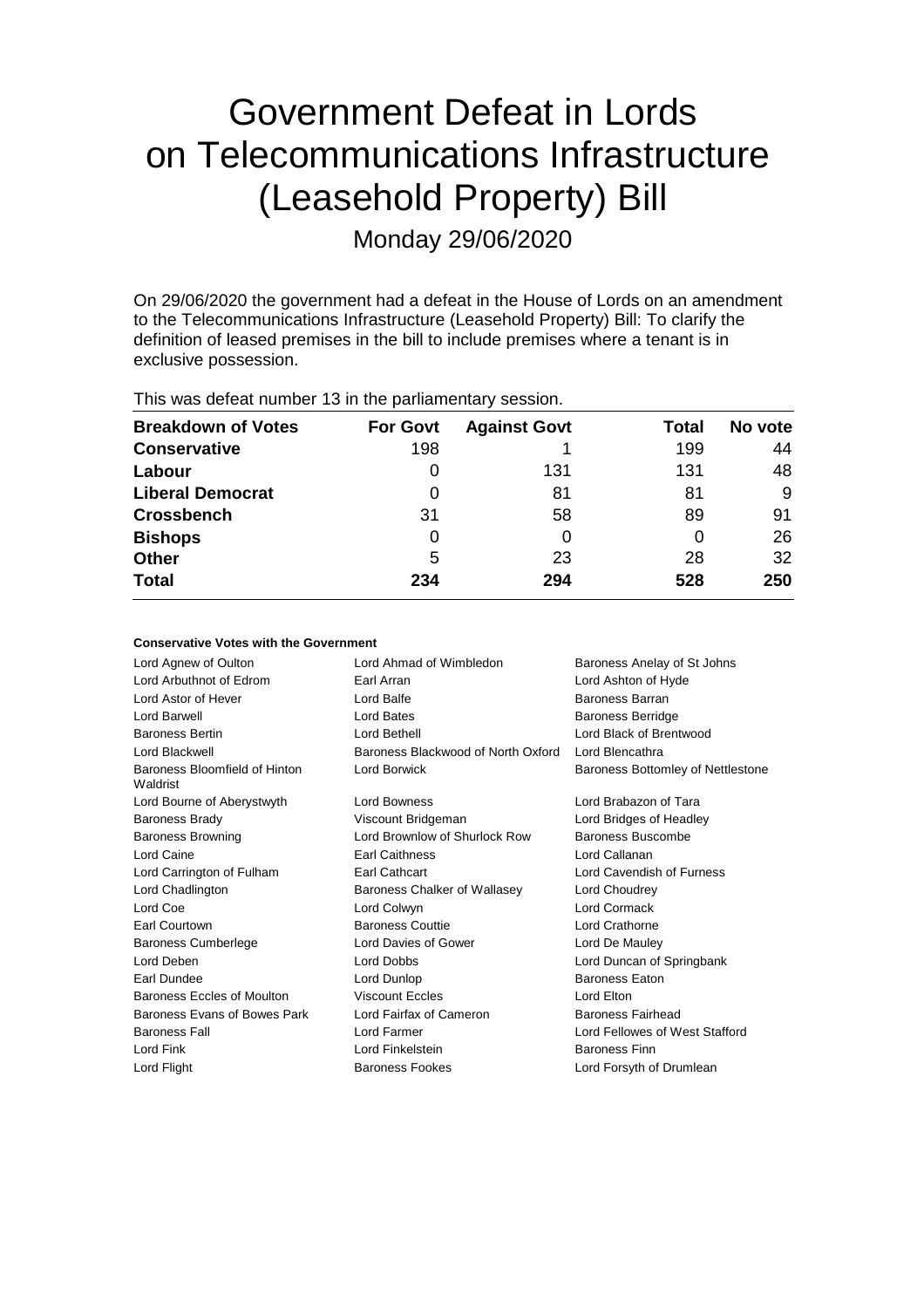Lord Young of Graffham Lord Young of Cookham Viscount Younger of Leckie

Lord Framlingham Lord Freud Lord Gardiner of Kimble Baroness Gardner of Parkes Lord Garnier Lord Geddes Lord Gilbert of Panteg Lord Glenarthur Lord Glendonbrook Lord Gold Baroness Goldie Lord Goldsmith of Richmond Park Lord Goodlad **Lord Grade of Yarmouth** Lord Greenhalgh<br>
Lord Griffiths of Fforestfach **Lord Grimstone of Boscobel** Lord Haque of Ri Lord Grimstone of Boscobel Lord Hague of Richmond Lord Hamilton of Epsom **Baroness Hanham** Baroness Handing of Winscombe Lord Haselhurst **Lord Hayward** Baroness Helic Lord Henley **Lord Hill of Oareford** Baroness Hodgson of Abinger Lord Hodgson of Astley Abbotts Earl Home **Baroness Hooper** Baroness Hooper Lord Horam Lord Howard of Rising Lord Howard of Lympne Earl Howe Lord Howell of Guildford Lord Hunt of Wirral Lord James of Blackheath Baroness Jenkin of Kennington Lord Jopling Lord Keen of Elie **Lord Kirkham** Lord Kirkham Lord Kirkhope of Harrogate Lord Lamont of Lerwick Lord Lang of Monkton Lord Lansley Lord Lexden **Lord Lindsay** Lord Lilley **Communication** Lord Lilley **Earl Lindsay** Lord Lingfield **Earl Liverpool** Earl Liverpool **Lord Livingston of Parkhead** Lord Lucas Lord Mackay of Clashfern Lord Mancroft Baroness Manzoor Lord Marlesford Lord Maude of Horsham Lord McColl of Dulwich Baroness McGregor-Smith Lord McInnes of Kilwinning Baroness Meyer Baroness Mobarik Duke of Montrose Baroness Morgan of Cotes **Baroness Morris of Bolton** Lord Moynihan Lord Nash Baroness Neville-Jones Baroness Neville-Rolfe Baroness Newlove Baroness Noakes Lord Northbrook Lord Norton of Louth Lord Parkinson of Whitley Bay Lord Patten Baroness Penn Lord Pickles Lord Porter of Spalding Lord Price Lord Randall of Uxbridge Lord Ranger Lord Reay **Baroness Redfern Baroness Redfern Lord Renfrew of Kaimsthorn** Lord Ribeiro Lord Robathan Baroness Rock Lord Rose of Monewden Lord Rotherwick Lord Saatchi Baroness Sanderson of Welton Baroness Sater Baroness Scott of Bybrook Baroness Seccombe Baroness Shackleton of Belgravia Lord Sheikh Baroness Shephard of Northwold Lord Sherbourne of Didsbury Baroness Shields Lord Shinkwin **Example 2** Lord Smith of Hindhead Baroness Stedman-Scott Lord Sterling of Plaistow **Lord Strathclyde** Baroness Stroud Baroness Sugg **Lord Suri** Lord Suri **Lord Swinfen** Lord Taylor of Holbeach **Lord Tebbit** Lord Trefgarne Viscount Trenchard Lord Trimble Lord True Lord Tugendhat **Baroness Vere of Norbiton** Baroness Verma Lord Wakeham **Baroness Warsi** Baroness Warsi Lord Wasserman Lord Wei **Lord Whitby Constant Lord Whitby Baroness Wilcox** Lord Willetts Baroness Williams of Trafford Baroness Wyld

#### **Conservative Votes against the Government** Lord Naseby

#### **Labour Votes with the Government**

#### **Labour Votes against the Government**

Lord Bach Lord Bassam of Brighton Lord Berkeley Baroness Billingham Baroness Blower Lord Blunkett Lord Boateng Lord Bradley Lord Brooke of Alverthorpe Lord Browne of Ladyton Baroness Bryan of Partick Lord Campbell-Savours Lord Carter of Coles Baroness Chakrabarti Lord Clark of Windermere

Lord Adonis **Lord Alli Lord Alli Baroness Amos** 

Lord Anderson of Swansea Baroness Andrews Baroness Armstrong of Hill Top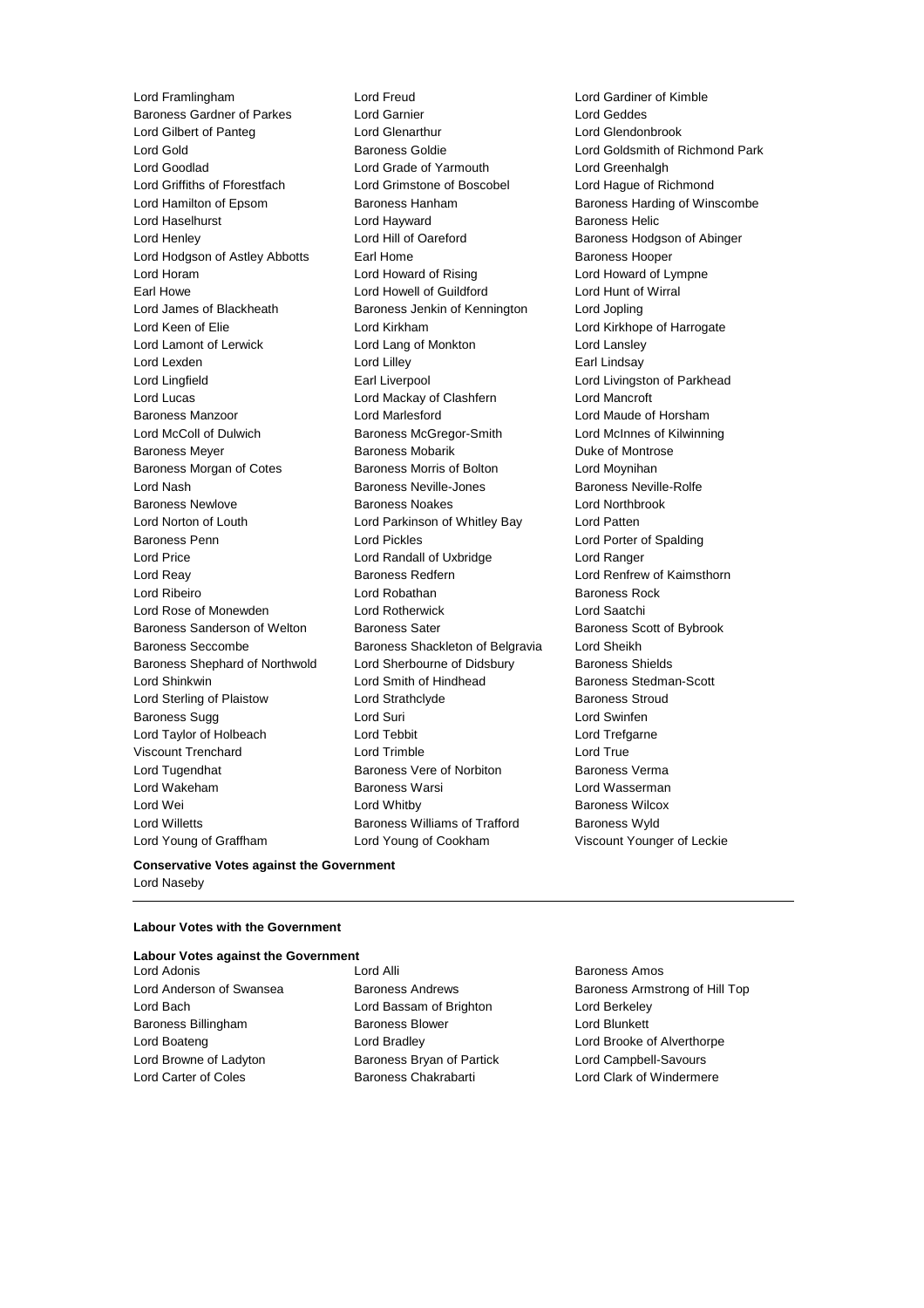Lord Collins of Highbury **Baroness Corston** Baroness Corston Baroness Crawley<br>
Lord Cunningham of Felling **Baroness Corston Baroness Corston Baroness Crawley** Lord Cunningham of Felling Lord Darling of Roulanish Lord Davies of Stamford **Baroness Donaghy** Baroness Dake Lord Dubs **Lord Eatwell** Lord Eatwell **Lord Elder** Lord Evans of Watford Lord Faulkner of Worcester Lord Filkin Lord Foulkes of Cumnock **Baroness Gale Baroness Gale** Lord Giddens Lord Glasman **Baroness Golding** Baroness Golding Baroness Goudie Lord Griffiths of Burry Port Lord Grocott Lord Hain Viscount Hanworth Lord Harris of Haringey Lord Haskel Lord Haughey **Lord Haworth Baroness Hayter of Kentish Town** Baroness Healy of Primrose Hill Lord Hendy **Baroness Henig** Baroness Henig Baroness Hilton of Eggardon Lord Hollick Lord Howarth of Newport Lord Hunt of Kings Heath Baroness Jones of Whitchurch Lord Judd Lord Kennedy of Southwark Baroness Kennedy of Cradley Lord Kestenbaum Baroness Kingsmill Lord Knight of Weymouth Baroness Lawrence of Clarendon Lord Layard Lord Leitch Lord Lennie Baroness Liddell of Coatdyke Lord Liddle Lord Linesey Baroness Lister of Burtersett Lord Livermore **Lord MacKenzie of Culkein** Baroness Mallalieu Lord Mandelson Lord Maxton Lord McAvoy Lord McConnell of Glenscorrodale Baroness McDonagh Baroness McIntosh of Hudnall Lord McKenzie of Luton Lord McNicol of West Kilbride Lord Mendelsohn Lord Mitchell Lord Monks Baroness Morgan of Huyton Baroness Morris of Yardley **Lord Murphy of Torfaen** Baroness Nye **Baroness Osamor** Corresponding Lord Pendry Baroness Pitkeathley Lord Ponsonby of Shulbrede Baroness Primarolo Baroness Prosser Lord Puttnam Baroness Quin Baroness Ramsay of Cartvale Baroness Rebuck Lord Reid of Cardowan Lord Robertson of Port Ellen Lord Rooker Lord Rosser Lord Rowlands Baroness Sherlock Viscount Simon Baroness Smith of Gilmorehill Baroness Smith of Basildon Lord Snape Lord Soley Lord Stevenson of Balmacara Baroness Taylor of Bolton Baroness Thornton **Lord Touhig Lord Touhig Lord Tunnicliffe** Lord Turnberg **Baroness Warwick of Undercliffe** Lord Watson of Invergowrie Lord Watts **Lord West of Spithead** Baroness Wheeler Baroness Whitaker **Lord Whitty Lord Whitty** Baroness Wilcox of Newport Lord Wills Lord Winston Lord Wood of Anfield Baroness Young of Old Scone Lord Young of Norwood Green

#### **Liberal Democrat Votes with the Government**

| Liberal Democrat Votes against the Government |                                |                                               |  |  |  |
|-----------------------------------------------|--------------------------------|-----------------------------------------------|--|--|--|
| Lord Addington                                | Lord Alderdice                 | Baroness Bakewell of Hardington<br>Mandeville |  |  |  |
| <b>Baroness Barker</b>                        | Lord Beith                     | <b>Baroness Benjamin</b>                      |  |  |  |
| Baroness Bonham-Carter of Yarnbury            | Baroness Bowles of Berkhamsted | Lord Bradshaw                                 |  |  |  |
| <b>Baroness Brinton</b>                       | Lord Bruce of Bennachie        | Lord Burnett                                  |  |  |  |
| Baroness Burt of Solihull                     | Lord Campbell of Pittenweem    | Lord Chidgey                                  |  |  |  |
| Lord Clement-Jones                            | Lord Cotter                    | Lord Dholakia                                 |  |  |  |
| <b>Baroness Doocey</b>                        | Baroness Featherstone          | Lord Foster of Bath                           |  |  |  |
| Lord Fox                                      | Baroness Garden of Frognal     | Lord German                                   |  |  |  |
| Lord Goddard of Stockport                     | Lord Greaves                   | Baroness Grender                              |  |  |  |
| Baroness Hamwee                               | Baroness Harris of Richmond    | <b>Baroness Humphreys</b>                     |  |  |  |
| Lord Hussain                                  | Baroness Hussein-Ece           | Baroness Janke                                |  |  |  |
| <b>Baroness Jolly</b>                         | Lord Jones of Cheltenham       | Baroness Kramer                               |  |  |  |
| Lord Lee of Trafford                          | Baroness Ludford               | Lord Marks of Henley-on-Thames                |  |  |  |
| Lord McNally                                  | Lord Newby                     | <b>Baroness Northover</b>                     |  |  |  |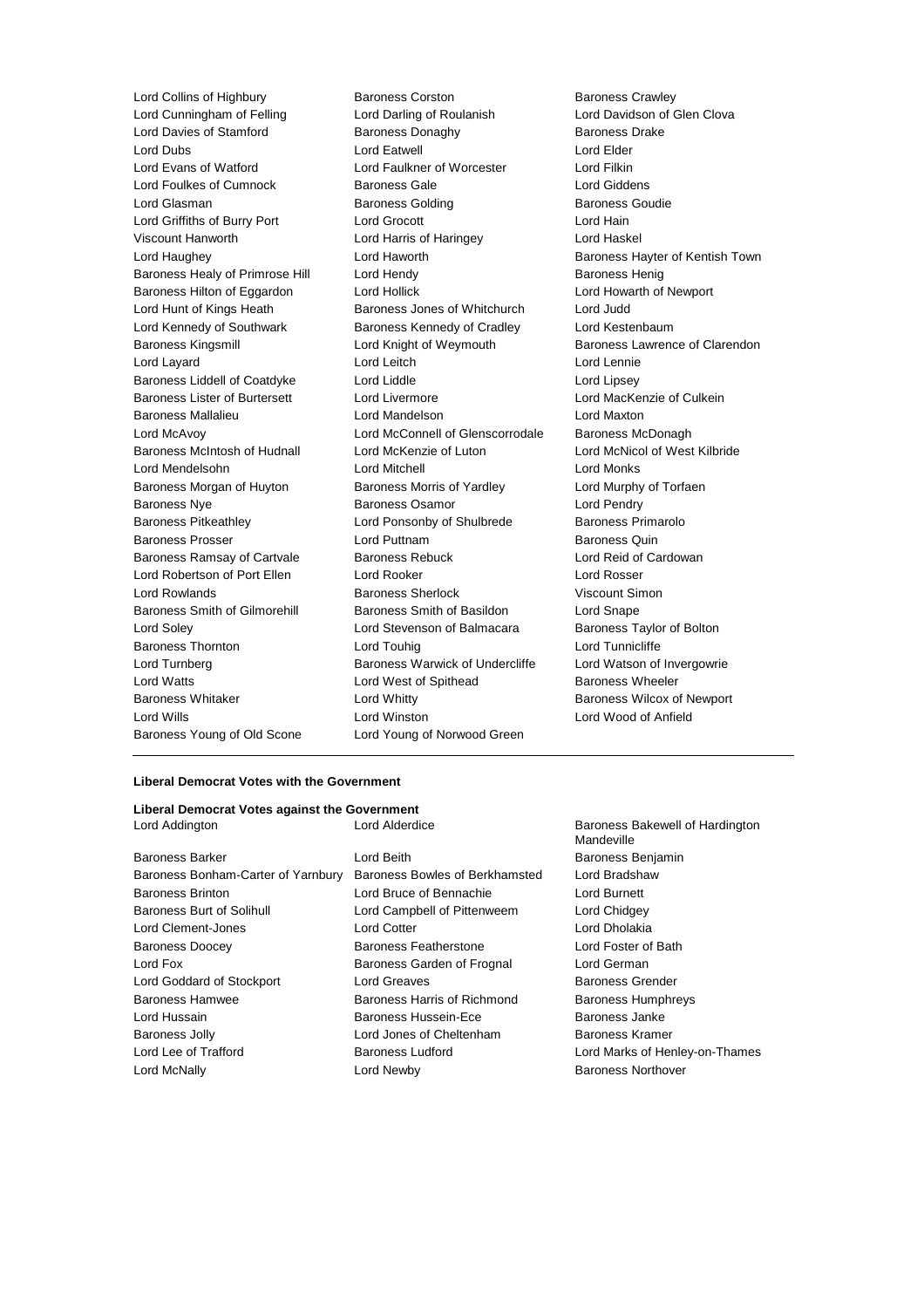Lord Oates Lord Paddick Lord Palmer of Childs Hill Baroness Randerson Lord Razzall Lord Redesdale Lord Scriven Lord Sharkey Baroness Sheehan Lord Shipley **Lord Shutt of Greetland** Baroness Smith of Newnham Lord Stephen Lord Stoneham of Droxford Lord Storey Lord Strasburger **Lord Stunell** Lord Stunell **Baroness** Suttie Lord Taverne Lord Taylor of Goss Moor Lord Teverson Baroness Thomas of Winchester Baroness Thornhill Viscount Thurso Lord Tope **Baroness Tyler of Enfield** Lord Tyler Lord Tyler Lord Verjee Lord Wallace of Saltaire Lord Wallace of Tankerness Baroness Walmsley Lord Willis of Knaresborough Lord Wrigglesworth

### **Crossbench Votes with the Government**

Lord Best Lord Bichard Lord Boyce Lord Chartres Viscount Colville of Culross Earl Cork and Orrery Lord Curry of Kirkharle **Earl Example 20** Baroness Deech **Earl Erroll** Lord Geidt Lord Grabiner Lord Greenway Lord Hope of Craighead Lord Houghton of Richmond Lord Janvrin Lord Jay of Ewelme **Lord Lord Judge Lord Lord Kakkar** Lord Kerr of Kinlochard **Lord Laming** Lord Laming Lord Patel Lord Powell of Bayswater Lord Ravensdale Lord Stirrup Viscount Waverley

### **Crossbench Votes against the Government**

Lord Anderson of Ipswich Lord Bird Lord Birt Baroness Boothroyd Baroness Boycott Lord Broers Viscount Brookeborough Baroness Brown of Cambridge Baroness Bull Baroness Campbell of Surbiton Lord Carlile of Berriew Earl Clancarty Earl Courtenay of Devon Baroness Coussins Baroness Cox Lord Craig of Radley Viscount Craigavon Lord Crisp Lord Cromwell Baroness D'Souza Lord Eames Baroness Finlay of Llandaff **Lord Freyberg Lord Freyberg** Baroness Grey-Thompson Lord Harries of Pentregarth **Lord Hastings of Scarisbrick** Baroness Hayman Lord Hogan-Howe Baroness Hollins Lord Krebs Baroness Lane-Fox of Soho Lord Low of Dalston Lord Macdonald of River Glaven Lord Macpherson of Earl's Court Baroness Masham of Ilton Baroness Meacher Baroness Morgan of Drefelin Baroness Murphy Baroness Neuberger Baroness O'Loan **Baroness O'Neill of Bengarve** Lord Pannick Baroness Prashar Lord Rees of Ludlow Lord Rowe-Beddoe Lord Russell of Liverpool Lord Singh of Wimbledon Duke of Somerset Earl Stair **Baroness Stern Earl Stair Lord Thurlow Baroness Stern Lord Thurlow** Lord Trevethin and Oaksey Lord Walker of Aldringham Baroness Watkins of Tavistock Baroness Young of Hornsey

Lord Aberdare Lord Adebowale Lord Alton of Liverpool

Lord Purvis of Tweed Lord Rennard Lord Roberts of Llandudno Baroness Scott of Needham Market

Lord Butler of Brockwell Baroness Butler-Sloss Lord Cameron of Dillington Lord Carey of Clifton **Lord Carrington** Lord Carrington Baroness Cavendish Little Venice

#### **Bishop Votes with the Government**

**Bishop Votes against the Government**

**Other Votes with the Government**

Lord Empey Lord Gadhia Lord Holmes of Richmond Lord Lupton **Lord Rogan**